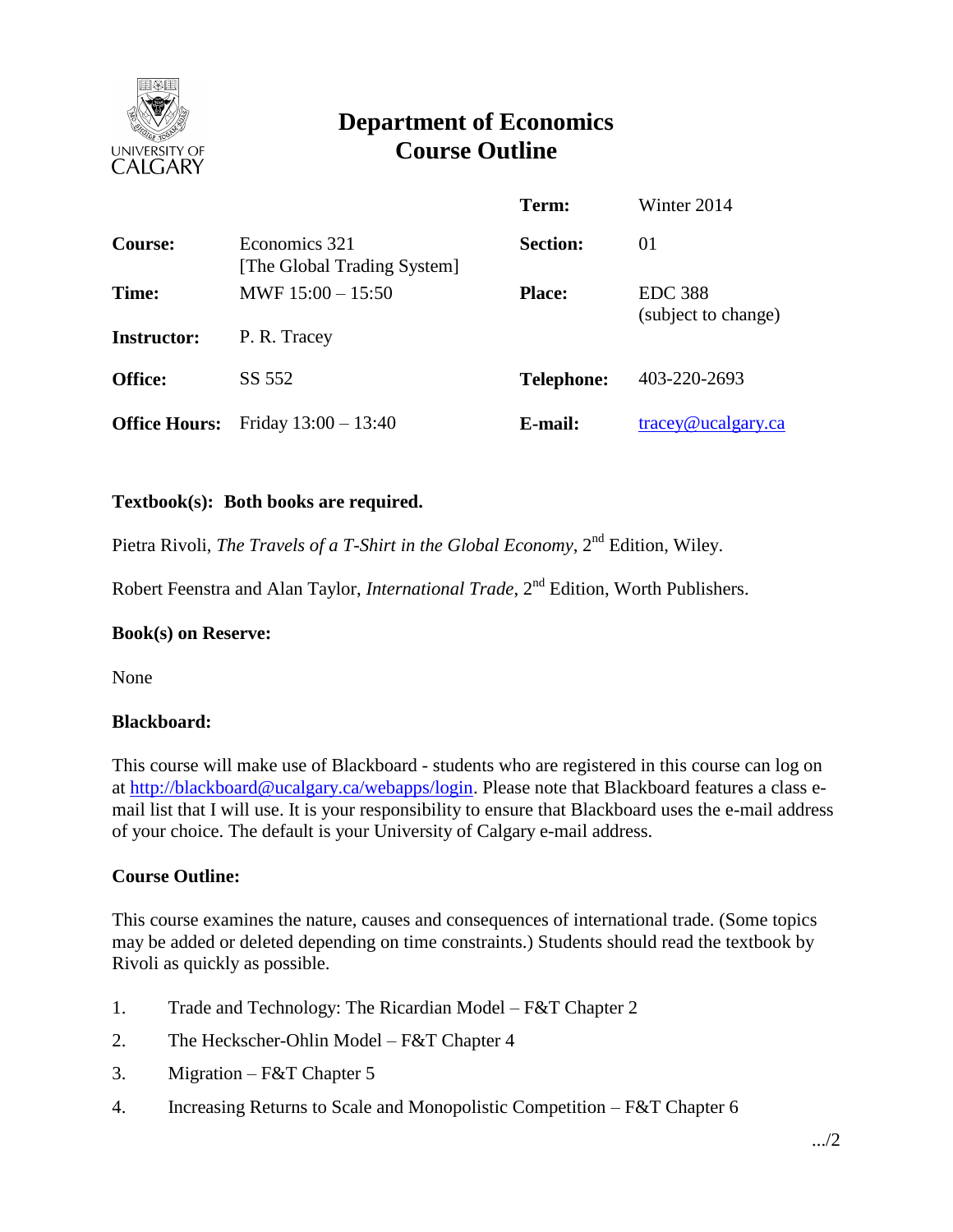# 5. Offshoring of Goods and Services – F&T, Chapter 7

Students must have finished reading the textbook by Rivoli at this time.

- 6. Import Tariffs and Quotas under Perfect Competition F&T, Chapter 8
- 7. Import Tariffs and Quotas under Imperfect Competition F&T, Chapter 9
- 8. Export Subsidies in Agriculture and High-Technology Industries F&T, Chapter 10
- 9. International Agreements: Trade, Labor, and the Environment F&T, Chapter 11
- 10. Exchange Rates

A follow-up course, Economics 425 (International Trade II), provides students with a more detailed explanation of trade flows and goes on to consider issues such as: strategic trade policy in the presence of imperfect competition; trade, growth and technological change; trade-related aspects of intellectual property; and trade, trade policy and the environment. Normally, Economics 321 is a prerequisite for Economics 425 and Economics 357 (Intermediate Microeconomics II) is a co-requisite.

#### **Grade Determination and Final Examination Details:**

| Midterm 1                | 20% | Wednesday, February 5, 2014           |
|--------------------------|-----|---------------------------------------|
| Midterm 2                |     | 30% Wednesday, March 12, 2014         |
| <b>Final Examination</b> |     | 50% Scheduled by Registrar $-2$ Hours |

The midterm exams will be held in class on the dates indicated. The time and location of the final exam, which will be two hours in length, will be scheduled by the Registrar's Office. Exam questions will consist of multiple choice questions. Exam questions are intended to be challenging (they are "*tests"* of your understanding of the material). The use of a nonprogrammable calculator during exams is permitted. The use of graphing calculators, computers, and cell phones is not permitted.

The midterm exam, assignment, and the final exam are marked on a numerical basis. The grades are then added using the weights indicated above. As a guide to determining standing, these letter grade equivalences will generally apply:

| $A+ 97 - 100$ | B 79 - 83       | $C-$ 62 - 66 |
|---------------|-----------------|--------------|
| $A = 92 - 96$ | B- 76-78        | $D+ 57 - 61$ |
| $A - 89 - 91$ | $C_{+}$ 73 - 75 | D $50 - 56$  |
| $B+ 84 - 88$  | C $67 - 72$     | $F = 0 - 49$ |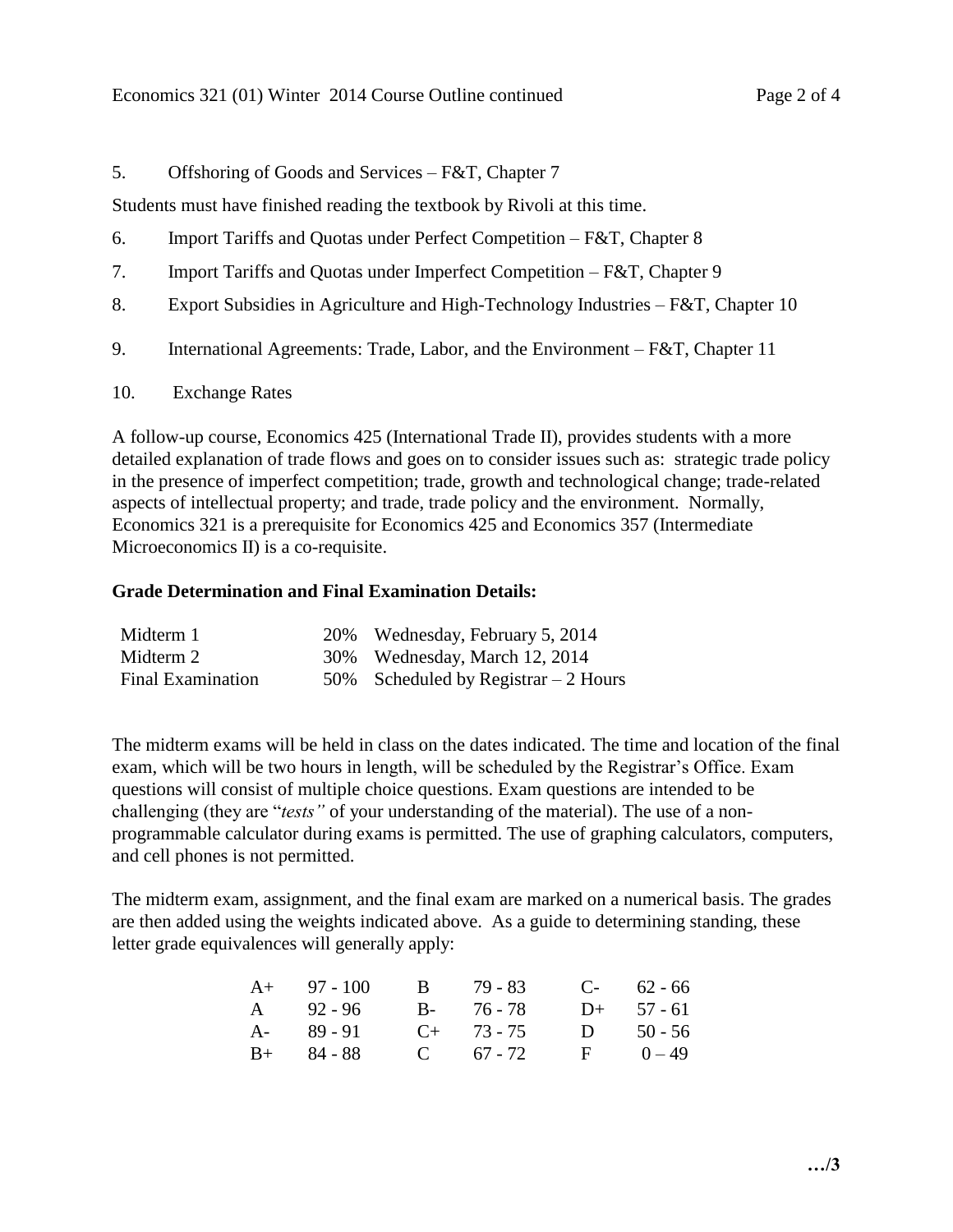# **Notes:**

- 1. Students should be aware that no "make-up" midterms will be given. Any student, who finds it necessary to miss either one midterm, or both midterms, must notify the instructor in advance and produce a valid medical certificate, or other required documentation in order to have the weighting adjusted. The weight of the missed midterm(s) will then be added to the final exam.
- 2. Examinations will not be given prior to the scheduled date.
- 3. **Students will not be given extra time to complete tests and exams.**
- 4. Students should be aware of the academic regulations outlined in The University of Calgary Calendar.

# 5. **The use of cell phones for any purpose in class is prohibited. The classroom is a no cell phone zone. Computers may only be used for note-taking purposes.**

- 6. Students seeking reappraisal of a piece of graded term work should discuss their work with the instructor within 15 days of work being returned to class; however, the earliest that grades will be discussed will be two days after the return of an assignment or examination.
- 7. Students will be responsible for all material listed on the course outline, regardless of whether or not the material has been covered in class, unless the instructor notifies the class that the material will not be covered.
- 8. Please note that the following types of emails will receive no response: emails not addressed to anyone in particular; emails where the recipient's name is not spelled correctly; anonymous emails; emails which do not specify the course and section in which you are registered; and, emails involving questions that are specifically addressed on the course outline.
- 9. It is the student's responsibility to request academic accommodations. If you are a student with a documented disability who may require academic accommodation and have not registered with the Disability Resource Centre, please contact their office at 403-220-8237. Students who have not registered with the Disability Resource Centre are not eligible for formal academic accommodation. **You are also required to discuss your needs with your instructor no later than fourteen (14) days after the start of this course.**

Students' Union Vice-President Academic: Students' Union Vice-President Academic: Emily Macphail Phone: 220-3911 E-mail [suvpaca@ucalgary.ca](mailto:subpaca@ucalgary.ca) …/4